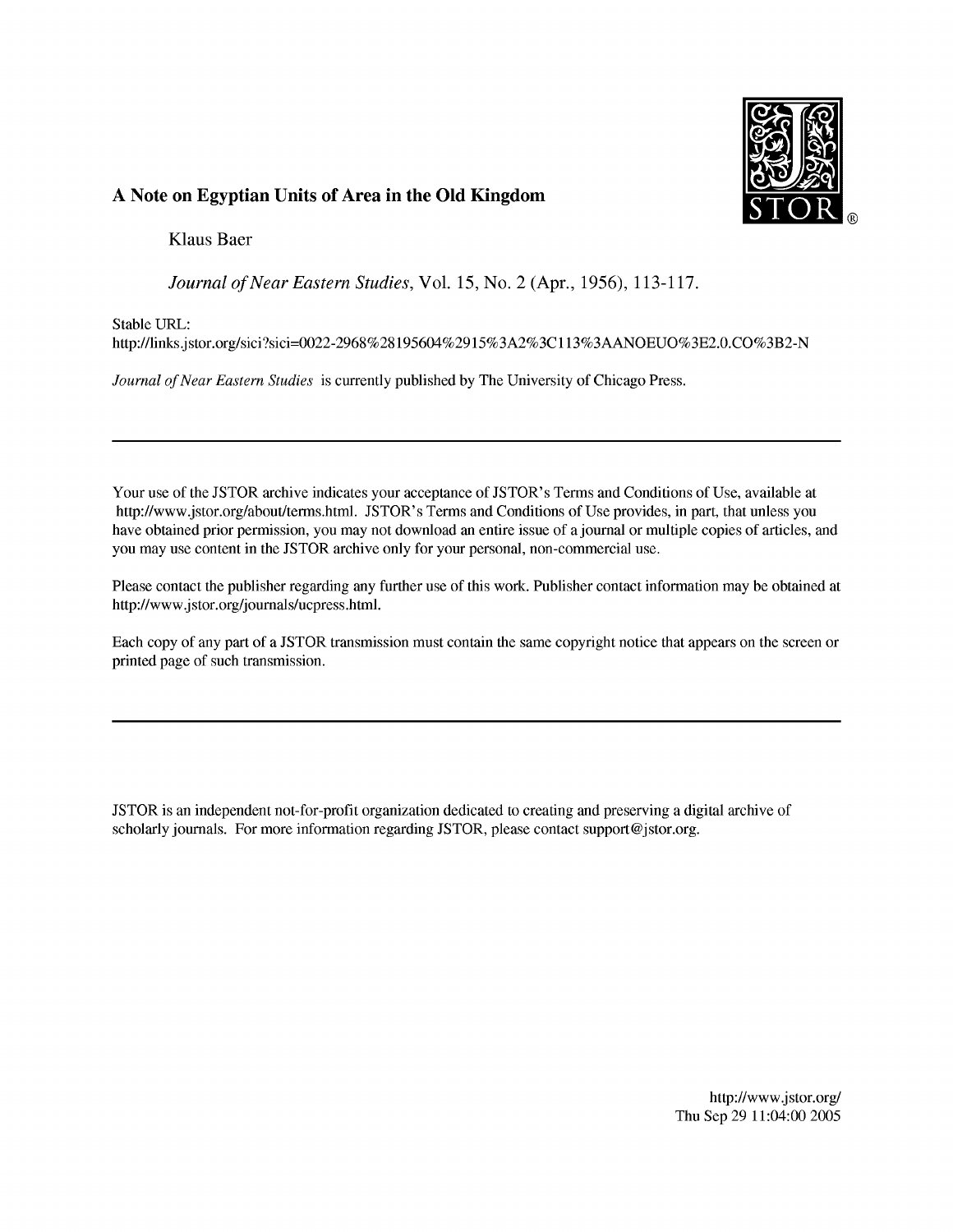## **KLAUS BAER**

TT HAS already been noticed by several<br>scholars, among them Sethe,<sup>1</sup> that the<br>measures of area used in Egypt during<br>the Old Kingdom differed from those curscholars, among them Sethe,<sup>1</sup> that the measures of area used in Egypt during the Old Kingdom differed from those current in the Middle Kingdom.<sup>2</sup> From such examples as Urkunden, I, 241, line 5, 244, line 14, and 245, line 2 [I], it follows that the units of area used at that period were, from largest to smallest:  $s \notin \mathcal{H}$  (aroura),  $\hat{b}$ 3 (thousand),  $t^2$ , rmn, hsb,  $z^2$  (reading very uncertain) and  $mh$  (cubit).<sup>3</sup> The various writings of these units as used in actual measurements during the Old Kingdom are given in Figure 2. The sequence of these units, with the exception of the last two, follows directly from the three examples quoted and numerous similar ones. No example with  $z^2$  and  $mh$  in the

same measurement has been preserved. However, the cubit was smaller than the hsb, and since, to my knowledge, one never finds more than one  $z<sup>3</sup>$  in measurements (that is: the hsb probably equals two z?), while up to twelve cubits are written after a  $hsb$ <sup>4</sup> it follows that the cubit was in any case smaller than a 23. Presumably also the  $z_2$ <sup>3</sup> was larger than 12 cubits. Otherwise one would have expected to find the former unit used in the example quoted.

The following list gives the references to all the multiples of the various units, with the exception of the  $st3t$ , from the statements of definite areas known to me from published texts of the Old Kingdom.

| <b>UNIT</b>             | MULTIPLE         | <b>REFERENCES</b>                                                                                                        |
|-------------------------|------------------|--------------------------------------------------------------------------------------------------------------------------|
| 1. m h                  | $\overline{4}$   | Urkunden, I, 244 line $16$                                                                                               |
|                         | 10               | $U$ rkunden, I, 245 line 2                                                                                               |
|                         | $12+$            | Urkunden, I, 242 line $10$                                                                                               |
| 2.23                    | 1                | Urkunden, I, 240 line 13; 241 line 5; 244 line 14; 286                                                                   |
| $3.$ $hsb$              | 1                | <i>Urkunden</i> , I, 240 line 13; 241 line 5; 242 line 10; 244 lines 14, 16, and                                         |
|                         |                  | $18(?)$ ; 245 line 2; 247 line 2                                                                                         |
| $4.$ $rmn$              |                  | Urkunden, I, 240 line 15; 241 line 5; 242 line 10; 247 line 2; 286                                                       |
| $5. t_3$                |                  | Urkunden, I, 164 line 7 (cf. the discussion of the will of Tjenti)                                                       |
|                         | 2                | Urkunden, I, 5 line $2$ ; 247 line $2$                                                                                   |
|                         | 3                | Urkunden, I, 164 (three times); 241 line $5$                                                                             |
|                         |                  | Urkunden, I, 244 line 8; 245 line 17; 249 line 7(?)                                                                      |
|                         | $\frac{4}{5}$    | Urkunden, I, $25-26$ (twelve times; cf. the discussion of the contract<br>of Nikasankh); 240 l. 15                       |
|                         | 6                | Urkunden, I, 244 line $16$                                                                                               |
|                         | 8                | Urkunden, I, 240 line 13; 244 line 14; 245 line 15(?)                                                                    |
| 6. h <sup>3</sup>       |                  | Urkunden, I, 5 line $2$ ; 242 line 10                                                                                    |
|                         | $\boldsymbol{2}$ | Urkunden, I, 244 lines 8, 14, 16 and 18(?); 245 lines 2 and 17; 246<br>line 15 (cf. the following paragraph); 247 line 2 |
| $7. s t$ <sup>3</sup> t | $1704 +$         | Urkunden, I, 242 line 10 (the largest figure known to me)                                                                |

**<sup>1</sup>From marginal notes on his copy of the verso of 2 Gardiner,** *Egyptian Grammar,* **5 266.** *3.*  the Palermo Stone, which was collated with the  $\cdot$  <sup>3</sup>The transliterations and translations are in**original by Breasted, Gardiner and Farina. The papers tended purely for reference and do not indicate any**  are now in the Oriental Institute of the University of preference on my part in the case of doubtful readings.<br>
Chicago. I was enabled to use these notes through the The numbers in square brackets refer to the texts Chicago. I was enabled to use these notes through the **kindness of Professor J. A. Wilson. Sethe suggested copied in Fig. 1.** <br>that the aroura equalled 10,000 cubits of land.  $4 \text{ Urk., I, 242 l. 10 [2]}.$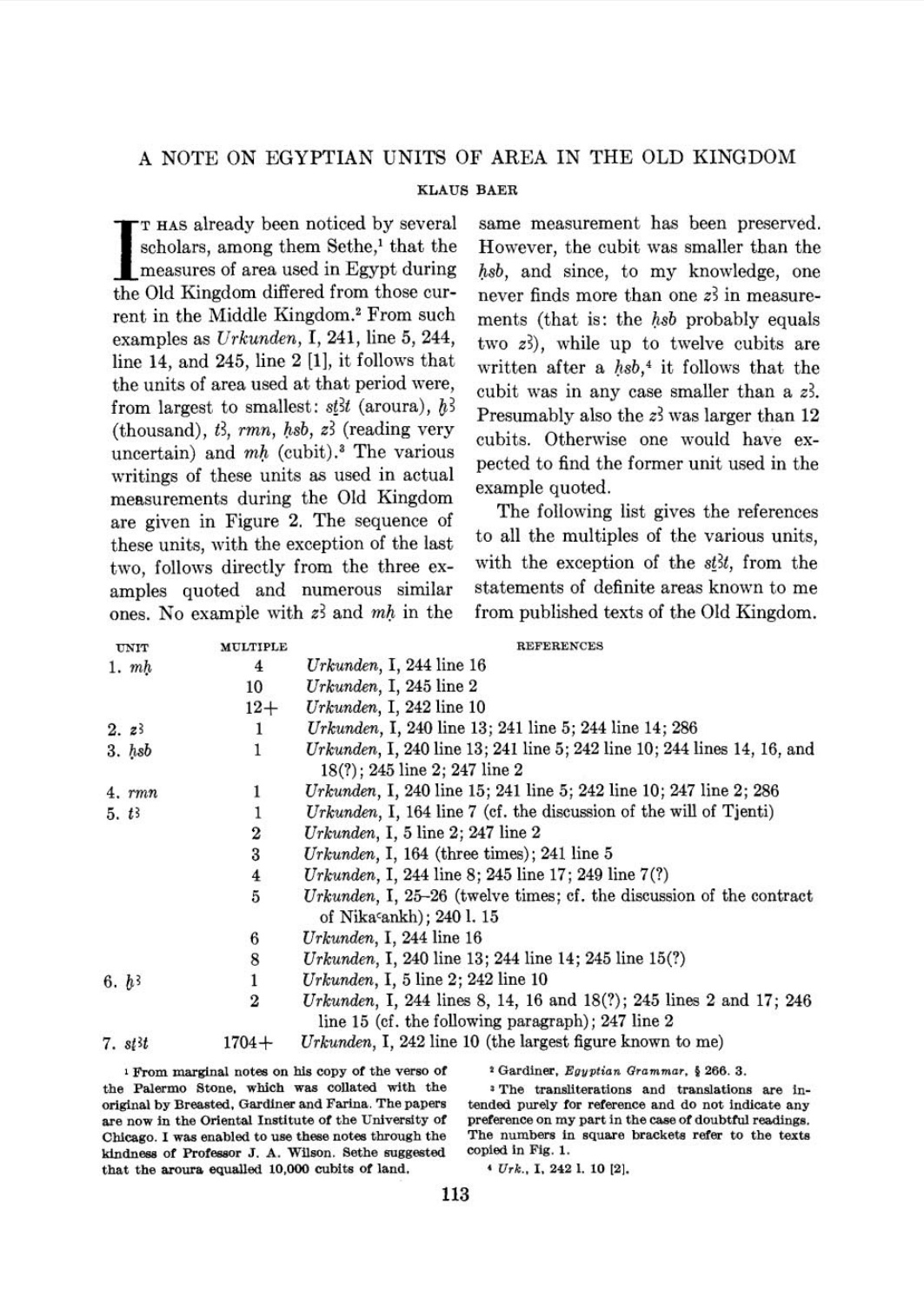[1], Urk. 1, 241 1. 5:  $\left[\sum_{m=1}^{n} \frac{1}{m} \right] = \frac{10}{m} \frac{100}{m} = x^2$  $\underline{\text{trk}}$ . 1, 244 1. 14:  $\int_{0}^{\infty} \frac{1}{2} \cdot \text{Re} \left[ \int_{0}^{\infty} \frac{1}{2} \cdot \text{Im} \left[ \int_{0}^{\infty} x \cdot \text{Im} \left[ \int_{0}^{x} x \cdot \text{Im} \left[ \int_{0}^{x} x \cdot \text{Im} \left[ \int_{0}^{x} x \cdot \text{Im} \left[ \int_{0}^{x} x \cdot \text{Im} \left[ \int_{0}^{x} x \cdot \text{Im} \left[ \int_{0}^{x} x \cdot \text{Im} \left[ \int_{0$ Urk. I, 245 1. 2:  $1 - \frac{3}{2}$  =  $\frac{3}{2}$  =  $\frac{3}{2}$  mult $\frac{3}{2}$  x  $\frac{3}{2}$ [2]. Urk. I, 242 1. 10:  $\left[\sum_{i=1}^{n} \frac{1}{i} \right]_{i}^{n} = \frac{1}{n}$  ee eee = n and 1% [3]. Urk. I, 246 1. 15:  $\sum_{n=1}^{\infty}$  =  $\frac{1}{n}$ **Brea8tad18 reading, #upparted (a). Here the photograph show a blob**  by the photograph, Schafer, <u>Bin</u><br>Bruchstück altägyptischer Amna-<br><u>len</u>, Pl. ii. <u>and</u> **much too large and wrongly placed for the head of a** *b;.*  **(b). The line is here clearly 8horber**  than **the stem of a** *b;.* - [4]. Fraser, 'Early Tombs at Tehna,' **ASAE**, III, 122 ff., pl. iv:  $\left|\frac{1}{111}\right|$  $12 - 174 - 1$ [5]. Urk. I. 5 1. 2: Urk. I, 244 1. 8:  $\sum_{i=1}^{n} a_i = 1$ [6]. Urk. I, 164 11. 4-7: 俞 to 土 上 上 二 品 。  $9951412211301$ 第1丁烯 添加 p [11 五 2 ... **Reading corrected according to Sethe's note.** 

|  | vз | - |  |
|--|----|---|--|
|  |    |   |  |

Urkunden, I, 246, line 15 reads with Farina 3 st<sup>3t</sup> and 3 h<sup>3</sup>. However, according to Breasted's collation, the reading 4 st<sup>3t</sup> and 2 h<sup>3</sup> seems more probable [3], and the published photograph<sup>5</sup> appears to confirm it.

For the smaller units, the system here is apparently the same as that of the Middle Kingdom  $(1 \text{ around} = 2 \text{ mm}) = 4$  $hsb = 8$   $z=100$  cubits), except that here the unit of 100 cubits is called  $t^3$  rather than  $s$ *t* $st$ , which latter term is applied to a much larger entity.<sup>6</sup> It also seems clear

**<sup>6</sup>**1 am rather uncertain whether this unit of 100 cubits was read  $st^{3}t$  in the Middle Kingdom. The writ ings tend to use the long, narrow  $t^2$ -hieroglyph with rounded ends. While the hieratic equivalents are generally transcribed by a rectangular sign, they actually resemble the **t!** much more closely. See Moller, Hieratische Paläographie, I, p. 65.

<sup>&</sup>lt;sup>5</sup> Schäfer, Ein Bruchstück altägyptischer Annalen, pi. **ii.**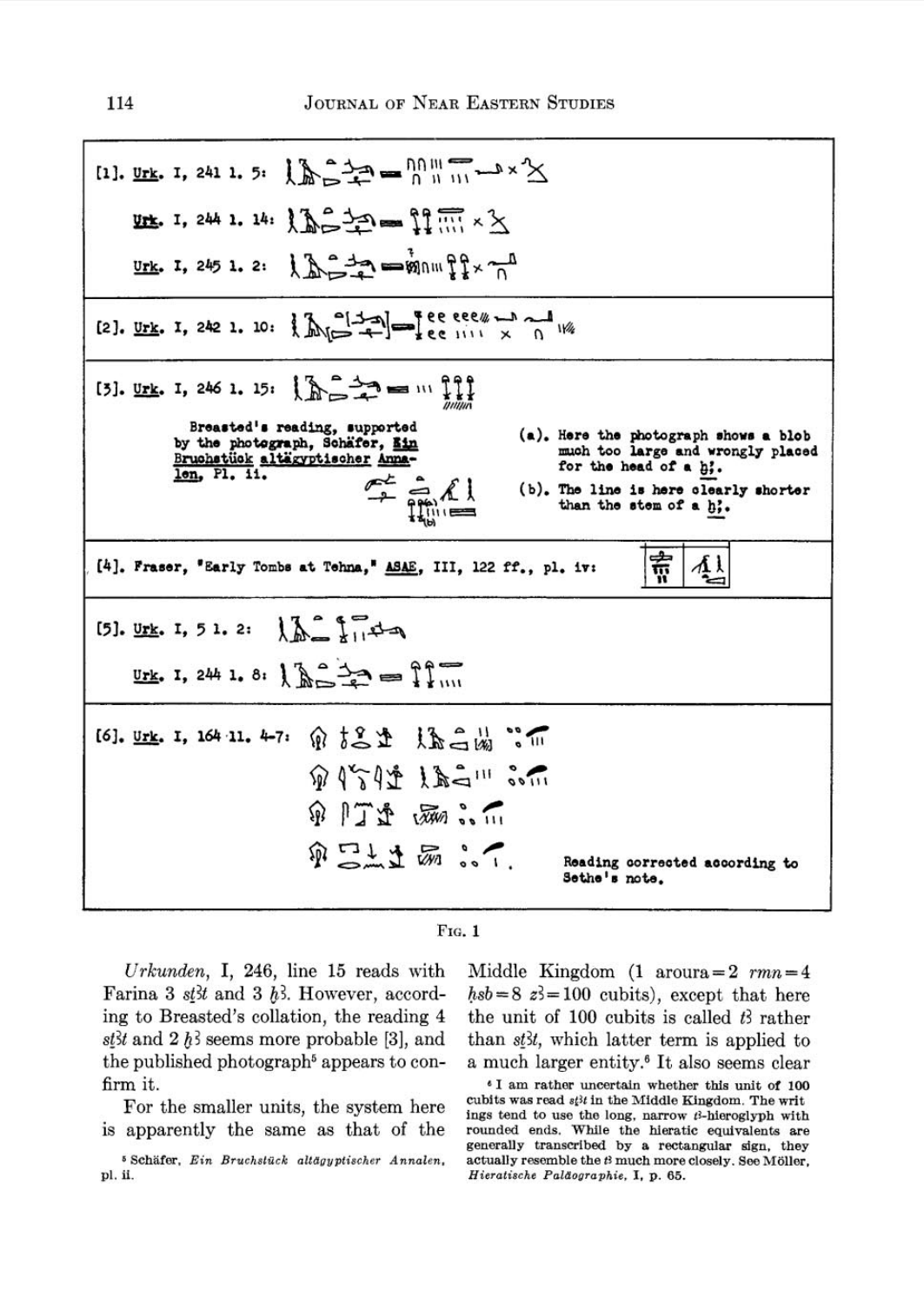|                                                        |                                                                                          | OLD KINGDOM UNITS OF AREA                                    |                                           |        |     |         |                    |   |
|--------------------------------------------------------|------------------------------------------------------------------------------------------|--------------------------------------------------------------|-------------------------------------------|--------|-----|---------|--------------------|---|
|                                                        | Introductory<br>phrase                                                                   | $rac{1}{2}$                                                  | 竪                                         | Τ,     | Rum | Hab     | 彑                  | 啞 |
| Metjen<br>$(0r$ <b>k</b> . I, 2-5)                     | $\lambda$ –<br>or<br>$\Delta$<br>Le<br>ړ دغه ۱۰۰<br>$^{\circ}$<br>م <del>دّه</del> السكه | $\equiv$                                                     | Į                                         |        |     |         |                    |   |
| Nika <sup>(</sup> ankh<br>(Urk. I, 24 ff.)             | $12 - 7$                                                                                 | ▭                                                            |                                           |        |     |         |                    |   |
| Tjenti<br>(Urk. I, 163 ff.)                            | LE<br>or nothing                                                                         | <b>SERIES</b><br>stit ndst(!)<br>Of. discus-<br>sion in text |                                           | ⊳<br>J |     |         |                    |   |
| Kaemhezet<br>(Urk. I, 207)                             | $\tilde{W}$                                                                              | $\equiv$                                                     |                                           |        |     |         |                    |   |
| <b>Annals</b><br>$(\frac{Urk}{r}, 1, 240 \text{ ff.})$ | فيشتركم<br>tht omitted<br>once in Urk. I,<br>2491.7(7)                                   | $\equiv$<br>omitted in<br>$\frac{0}{1}$ , 247                | Į<br>Note that<br>$1000 i$ #<br>written * |        |     | $\star$ | $\mathbf{\hat{x}}$ |   |
| Coptos decrees of<br>Pepi II.<br>(Urk, I, 286)         | 12244                                                                                    | ▭                                                            |                                           |        |     |         | Χ                  |   |



that the  $h^3$  was probably 1000 cubits or 10  $t<sup>3</sup>$  as in the Middle Kingdom. The main question to be decided here is the relation between the  $s\notin$  and the  $h$ <sup>3</sup>. As already mentioned above, the only suggestion known to me sets the aroura equal to 10  $h$ 3. I think, however, that the relation can be demonstrated to have been  $1 \text{ st3}t =$  $3 h^3 = 30 t^2$ , quite apart from the dangerous *argumentum ex silentio* that no more than two  $h^3$  have so far been found in any measurement.

One of the contracts of Nikacankh7 deals with the division of the two arouras

donated by Mycerinus for the support of the priests of Hathor, the Lady of Raonet, into twelve equal portions of five units of land each [4]. As published, the writing of the unit involved is not quite clear (the sign has rectangular ends), but the long. thin shape resembles a  $t_3$  much more than a st<sub>3</sub>t. For the introduction of measurements of area by  $3ht$  st $3t$  (the bolt and coil). even where the area involved was smaller than an aroura, compare Urkunden, I, 244, line 8, or even better, though from an earlier period, Urkunden, I, 5, line **2** [5], where the word  $s_{\ell}^{t}$  written after the measurement indicates quite clearly that we are dealing with part of the intro-

**<sup>7</sup>***Urk.,* **I, 24 8.; Fraser, "Early Tombs at Tehna,"**  *ASAE,* **111,122 fl., pi. iv.**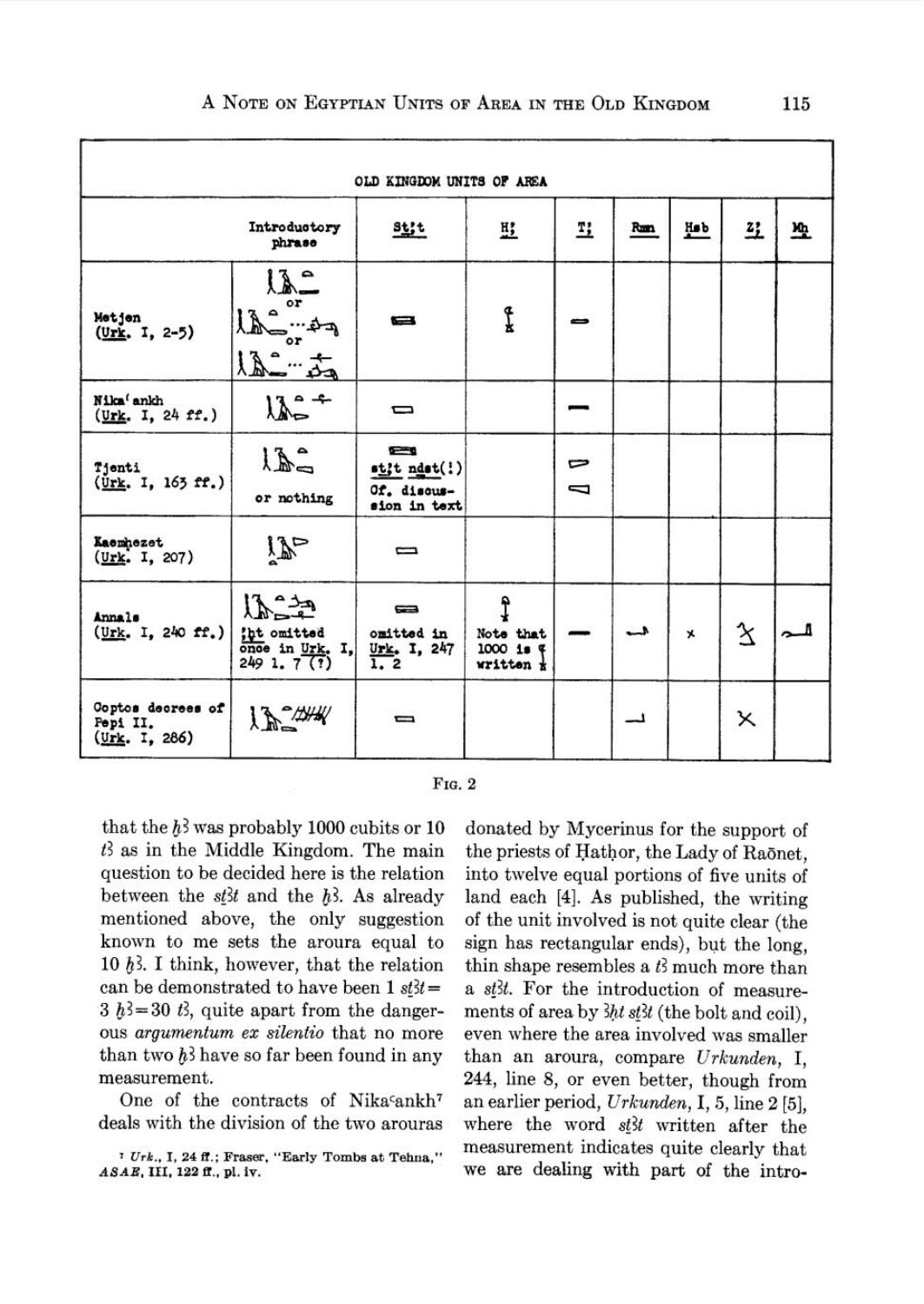ductory phrase and not with a specific from, each of them *[6].* The areas have unit of area. That the reading must be  $t^2$  not all been preserved, but we have the also follows from the consideration that amounts of grain in all four cases. The first each of these lots should be only a sixth of three priests each owed three measures. an aroura. We thus obtain: two *s(3t* equals In the case of the fourth, Sethe saw only sixty  $t_3$  or one  $s$ t *th* equals thirty  $t_3$ . a 1 but emended it to 3 to agree with the

the land distributed by Nikacankh might leave the text as it was. It is clear from have included areas other than the two the first two cases, which are better prearouras donated by Mycerinus. I think, served, that each unit of land owed one however, that such documents as the measure of barley. The units of land are juridical stela from Karnak<sup>8</sup> show that here written with an  $idb$ -sign, twice facing pains were taken to establish in the deed to the right and twice to the left. Since a itself the legal right of the vendor or unit smaller than the *s8t* is wanted, I testator to dispose of the property. This think it safe to read a *tl* here also. After is done here for the above-mentioned two the schedule, the text continues, "[The arouras; but no other land is referred to. fields, etc.] which shall be delivered to If there had been any, one might have them *[prr n'sn]* from the property of expected that its origin would also be Tepemnefret. I have made over her stated. property to these ka-priests, amounting

Tienti.<sup>9</sup> Here two *stit* formerly belonging words, in addition to the usual *stit* of to his mother Bebi are disposed of. One of thirty *t3,* there was a smaller unit of only these  $\{i \text{r} \text{ } i \text{gr} \text{ } sn \text{ } n \text{ } w \text{ } n \text{ } \}$   $\{k \}$   $\{l \}$ <sup>10</sup> is given ten *t*}, usually written with a h<sub>3</sub>-sign and to his wife and then divided among four perhaps so read (at least in later times $^{\text{II}}$ ), ka-priests, with a schedule giving the area that was also called the "small aroura." assigned to, and the amount of barley due We thus obtain the following relation-

*9 Urk.,* I, 163 **fl.** 

... the other." Later on in the same text we read: *ir*  $sin^n w$  *n 3ht si^t 3 pw ...*  $i w'f n \ldots$  "As for the other of these two arouras ... it shall belong to ..." The of these two arouras . . . it shall belong to . . ." me In general, this seems to give somewhat arouras. Here, as in the previous passage, the aroura involved is referred to by an  $\dot{\mathcal{I}}$ , showing that only arouras. Here, as in the previous passage, the aroura<br>involved is referred to by an *:*, showing that only mentioned in Old Kingdom texts. Metjen<br>one is being disposed of in each section. On the states in his biography<sup>12</sup> other hand, in p. 164 1. 1, where Tjenti refers to the origin of both the arouras, he states: ink dbh sn hr nswt, "It is I who requested *them* from the king," using the plural pronoun.

nakht papers. **Cf.** also Gardiner, *The Wilbour Papyrus,*  II,79 n. 1. When used alone, however, the word *iht* was <sup>11</sup> Spellings such as in Tylor, *The Tomb of Sebek-*<br>feminine, for instance in the page of the Hekanakht nekht, Pl. 7, point to a reading of  $b^{3-t3}$  for this unit letter published in *Bull. Metr. Mus. Art,* XVII, suppl., the Second Intermediate Period.<br>p. 49, fig. 40, ll. 1 and 8 (ntk sk<sup>3</sup> s(y); 3ht nt rmt nb). <br><sup>12</sup> Urk., I, 2, ll. 8, 9, and 13; 4, 1. 2; 5, 1. 2. p. 49, fig. 40, *ll.* 1 and 8 (ntk sk3 s(y); 3ht nt rmt nb).

An objection could be raised here that others. It would seem safer, however, to The other pertinent text is the will of to a *small aroura [m stit ndst]."* In other

ship of units of area for the Old Kingdom:  $b^240$   $z^2 = 3000$  *mh.* Assuming that the cubit later times, that is 100 square cubits or *27.35* square meters, the *s&3t* of the Old  $\frac{10 \text{ Sn} \cdot n \cdot w \cdot \ldots \cdot s n \cdot n \cdot w}{s n \cdot n \cdot w \cdot \ldots \cdot s n \cdot n \cdot w}$  apparently means "the one Kingdom was about 8.205 hectares or the other." Later on in the same text we read: 19.53 feddans.

better values to various quantities of land states in his biography<sup>12</sup> that he inherited. bought, or was granted a total of 266 sthearthcarp species a small vineyard. Using our result, pural producing measure-<br>The masculine gender of *3ht* introducing measure-<br>ments is also found in one of the unpublished Heka- feddans, a very substantial figure for

Published in P. Lacau, *Une Stele juridique de Karnak, Suppl. aux ASAE, Cahier 18 and discussed*  $1 \text{ s} \underline{t} 3t = 30 \text{ t}^2 = 30 \text{ t}^2 = 60 \text{ r} = 120 \text{ k} = 60 \text{ yr}$ <br>by Ibrahim Harari. "Essai sur la Terminologie  $240 \text{ s}^2 = 3000 \text{ m}$  Assuming that the cubit Juridique du Moyen Empire Egyptien," *ASAE,* LI, Furture and Moyen Empire Egyptien,  $A B A E$ , Li, of land had roughly the same value as in 273 ff., especially pages  $274-75$ . The will of Tjenti later times, that is 100 square cubits or to the two arouras he is disposing of.

*nekht*, Pl. 7, point to a reading of  $\hbar^{3-1}$  for this unit in the Second Intermediate Period.